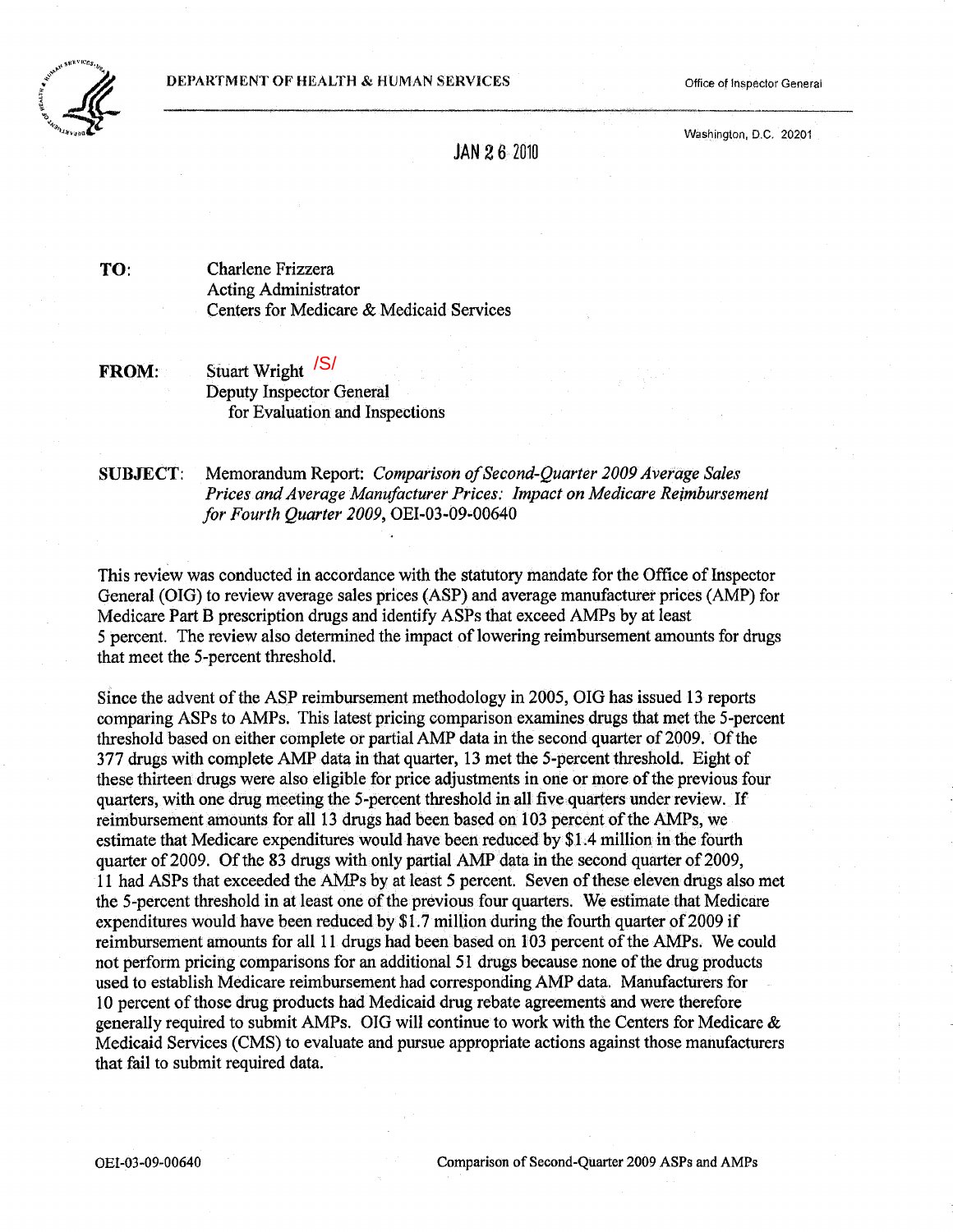#### Page 2 – Charlene Frizzera

# **BACKGROUND**

Section 1847A(d)(2)(B) of the Social Security Act (the Act) mandates that OIG compare ASPs to AMPs. If OIG finds that the ASP for a drug exceeds the AMP by a certain percentage (currently 5 percent), section 1847A(d)(3)(A) of the Act states that the Secretary of the Department of Health and Human Services (the Secretary) may disregard the ASP for the drug when setting reimbursement amounts.<sup>[1](#page-1-0)</sup> Section 1847A(d)(3)(C) of the Act goes on to state that ". . . the Inspector General shall inform the Secretary (at such times as the Secretary may specify to carry out this subparagraph) and the Secretary shall, effective as of the next quarter, substitute for the amount of payment . . . the lesser of (i) the widely available market price . . . (if any); or (ii) 103 percent of the average manufacturer price.  $\dots$ "

## **Medicare Part B Coverage of Prescription Drugs**

Medicare Part B covers only a limited number of outpatient prescription drugs. Covered drugs include injectable drugs administered by a physician; certain self-administered drugs, such as oral anticancer drugs and immunosuppressive drugs; drugs used in conjunction with durable medical equipment; and some vaccines.

## **Medicare Part B Payments for Prescription Drugs**

CMS contracts with private companies, known as Medicare Administrative Contractors (MAC), to process and pay Medicare Part B claims, including those for prescription drugs. To obtain reimbursement for covered outpatient prescription drugs, health care providers submit claims to their MACs using procedure codes. CMS established the Healthcare Common Procedure Coding System (HCPCS) to provide a standardized coding system for describing the specific items and services provided in the delivery of health care. In the case of prescription drugs, each HCPCS code defines the drug name and the amount of drug represented by the HCPCS code but does not specify manufacturer or package size information.

Medicare and its beneficiaries spent over \$11 billion for Part B drugs in [2](#page-1-1)008.<sup>2</sup> Although Medicare paid for more than 700 outpatient prescription drug HCPCS codes that year, most of the spending for Part B drugs was concentrated on a relatively small subset of those codes. In 2008, 60 codes accounted for 90 percent of the expenditures for Part B drugs, with only 12 of these drugs representing the majority (51 percent) of total Part B drug expenditures.

## **Reimbursement Methodology for Part B Drugs and Biologicals**

Medicare Part B pays for most covered drugs using a reimbursement methodology based on ASPs.<sup>[3](#page-1-2)</sup> Section 1847A(c) of the Act, as added by the Medicare Prescription Drug, Improvement, and Modernization Act of 2003, P.L. No. 108-173, defines an ASP as a manufacturer's sales of a

<span id="page-1-0"></span><sup>&</sup>lt;sup>1</sup>Section 1847A(d)(3)(B)(ii) of the Act provides the Secretary with authority to adjust the applicable threshold percentage in 2006 and subsequent years; however, the threshold percentage has been maintained at 5 percent.<br><sup>2</sup> Medicare expenditures for Part B drugs in 2008 were calculated using CMS's Part B Analytics and Reports

<span id="page-1-1"></span><sup>(</sup>PBAR). The PBAR data were downloaded on July 8, 2009.

<span id="page-1-2"></span> $3$  Several Part B drugs, including certain vaccines and blood products, are not paid under the ASP methodology.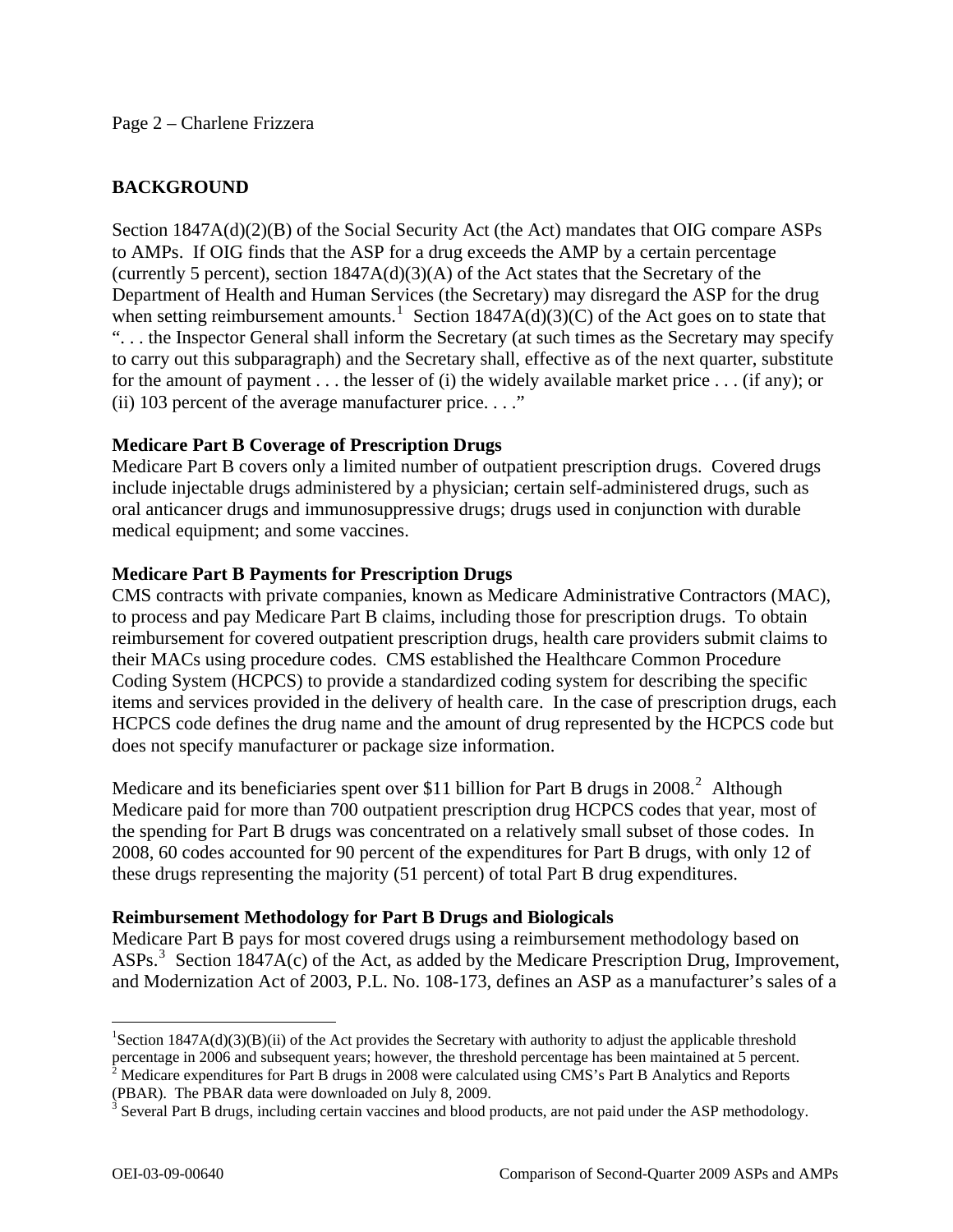drug to all purchasers in the United States in a calendar quarter divided by the total number of units of the drug sold by the manufacturer in that same quarter. The ASP is net of any price concessions, such as volume discounts, prompt pay discounts, cash discounts, free goods contingent on purchase requirements, chargebacks, and rebates other than those obtained through the Medicaid drug rebate program. $4$  Sales that are nominal in amount are exempted from the ASP calculation, as are sales excluded from the determination of "best price" in the Medicaid drug rebate program. $5, 6$  $5, 6$  $5, 6$ 

Manufacturers report ASPs by national drug codes (NDC), which are 11-digit identifiers that indicate the manufacturer, product dosage form, and package size of the drug. Manufacturers must provide CMS with the ASP and volume of sales for each NDC on a quarterly basis, with submissions due 30 days after the close of each quarter. $\frac{7}{1}$  $\frac{7}{1}$  $\frac{7}{1}$ 

Because Medicare Part B reimbursement for outpatient drugs is based on HCPCS codes rather than NDCs and more than one NDC may meet the definition of a particular HCPCS code, CMS has developed a file that "crosswalks" manufacturers' NDCs to HCPCS codes. CMS uses information in this crosswalk file to calculate volume-weighted ASPs for covered HCPCS codes.

## **Calculation of Volume-Weighted Average Sales Prices**

Fourth-quarter 2009 Medicare payments for most covered drug codes were based on second-quarter 2009 ASP submissions from manufacturers, which were volume-weighted using an equation that involves the following variables: the ASP for the 11-digit NDC as reported by the manufacturer, the volume of sales for the NDC as reported by the manufacturer, and the number of billing units in the NDC as determined by  $\overline{CMS}$ .<sup>[8](#page-2-4)</sup> The amount of the drug contained in an NDC may differ from the amount of the drug specified by the HCPCS code that providers use to bill Medicare. Therefore, the number of billing units in an NDC describes the number of HCPCS code units that are in that NDC. For instance, an NDC may contain a total of 10 milliliters of Drug A, but the corresponding HCPCS code may be defined as only 5 milliliters of Drug A. In this case, there are two billing units in the NDC. CMS calculates the number of billing units in each NDC when developing its crosswalk files.

Under the ASP pricing methodology, the Medicare allowance for most Part B drugs is equal to 106 percent of the volume-weighted ASP for the HCPCS code. Medicare beneficiaries are responsible for 20 percent of this amount in the form of coinsurance.

 $4$  Section 1847A(c)(3) of the Act.

<span id="page-2-1"></span><span id="page-2-0"></span><sup>&</sup>lt;sup>5</sup> Pursuant to section 1927(c)(1)(C)(i) of the Act, "best price" is the lowest price available from the manufacturer during the rebate period to any wholesaler, retailer, provider, health maintenance organization, nonprofit entity, or governmental entity within the United States, with certain exceptions.

<span id="page-2-2"></span> $\delta$  Section 1847A(c)(2) of the Act.

<sup>&</sup>lt;sup>7</sup> Section 1927(b)(3) of the Act.

<span id="page-2-4"></span><span id="page-2-3"></span><sup>&</sup>lt;sup>8</sup> The equation that CMS currently uses to calculate volume-weighted ASPs is described in section 1847A(b)(6) of the Act. It is also provided in Appendix A.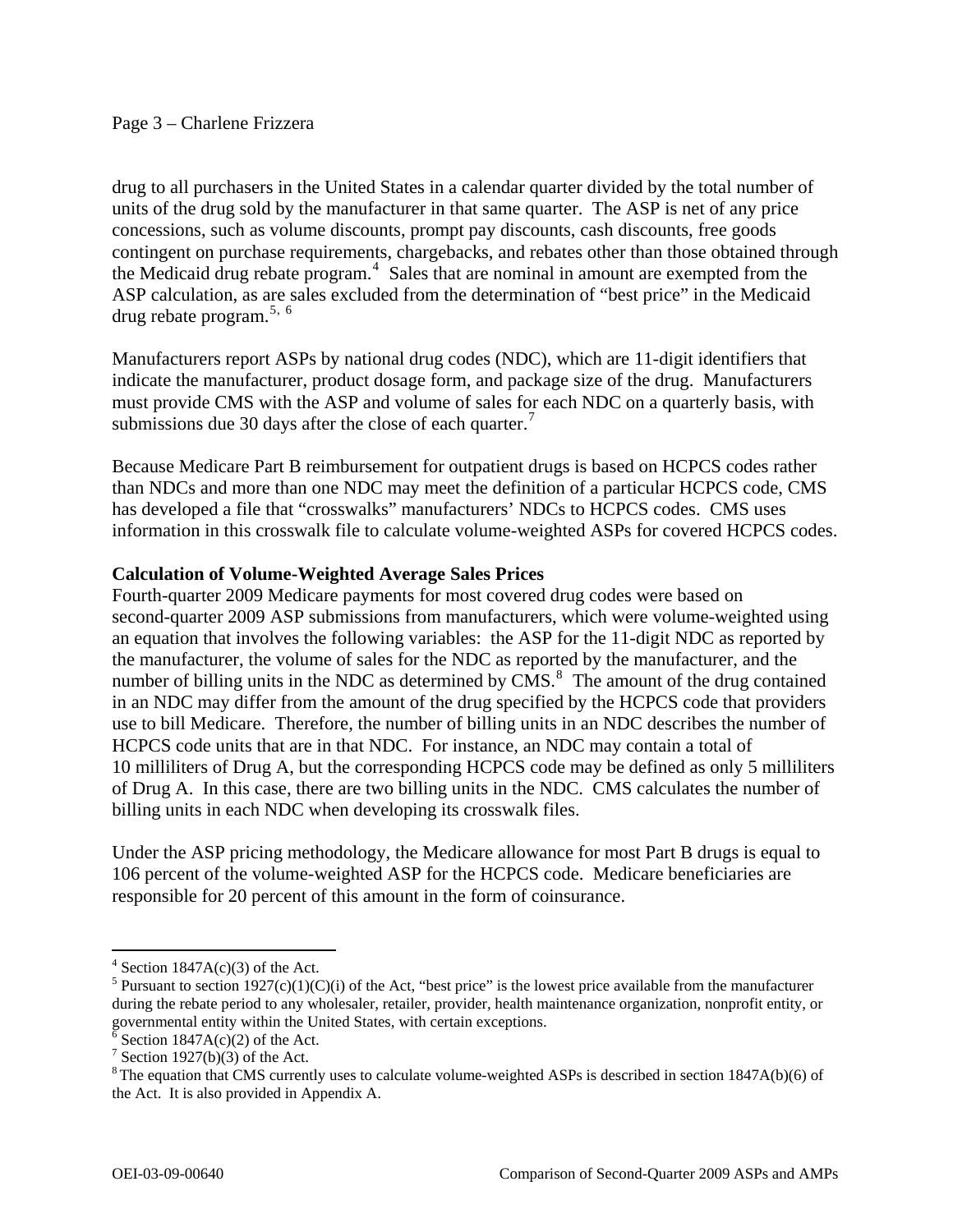## Page 4 – Charlene Frizzera

#### **The Medicaid Drug Rebate Program and Average Manufacturer Prices**

For Federal payment to be available for covered outpatient drugs provided under Medicaid, sections  $1927(a)(1)$  and  $(b)(1)$  of the Act mandate that drug manufacturers enter into rebate agreements with the Secretary and pay quarterly rebates to State Medicaid agencies. Under these rebate agreements and pursuant to section 1927(b)(3) of the Act, manufacturers must provide CMS with the AMP for each of their NDCs on a quarterly basis, with submissions due 30 days after the close of each quarter.<sup>[9](#page-3-0)</sup>

As generally defined in section 1927(k)(1) of the Act, the AMP is the average price paid to the manufacturer for the drug in the United States by wholesalers for drugs distributed to the retail pharmacy class of trade. Before the passage of the DRA, manufacturers were required to deduct customary prompt pay discounts when calculating AMPs. However, section  $6001(c)(1)$  of the DRA amended section 1927(k)(1) of the Act, such that AMPs must be determined without regard to customary prompt pay discounts, effective January 2007.<sup>[10](#page-3-1)</sup> In July 2007, CMS published a final rule at 72 Fed. Reg. 39142 (July 17, 2007) that, among other things, implements section  $6001(c)(1)$  of the DRA and clarifies the way in which the AMP must be calculated. Specifically, 42 CFR § 447.504 of the final regulation clarifies the manner in which the AMP is to be determined. $11$ 

The AMP is generally calculated as a weighted average of prices for all of a manufacturer's package sizes of a drug sold during a given quarter and is reported for the lowest identifiable quantity of the drug (e.g., 1 milliliter, 1 tablet, 1 capsule).

If a manufacturer fails to provide AMP data in a timely manner, civil monetary penalties may be imposed.<sup>[12](#page-3-3)</sup> In addition, pursuant to section 1927(b)(4)(B)(i) of the Act, the Secretary may terminate a rebate agreement "for violation of the requirements of the agreement or other good cause shown." CMS has terminated rebate agreements with a number of manufacturers for failure to report drug-pricing data as required by section 1927 of the Act. For the purposes of evaluating potential civil monetary penalty actions, CMS has also provided OIG with information about manufacturers that failed to submit drug-pricing data.

<span id="page-3-0"></span><sup>&</sup>lt;sup>9</sup> Section 6001(b)(1)(A) of the Deficit Reduction Act of 2005 (DRA), P.L. No. 109-171, changed section 1927(b) of the Act to require that manufacturers also report AMPs on a monthly basis, effective January 2007. Drug manufacturers will continue to report quarterly AMP data in addition to their monthly submissions. 10 CMS's *Bulletin for Participating Drug Manufacturers*, Release No. 76 (December 15, 2006), instructed

<span id="page-3-1"></span>manufacturers to exclude customary prompt pay discounts from their AMP calculations as of January 2007.

<span id="page-3-2"></span> $11$  In December 2007, the U.S. District Court for the District of Columbia preliminarily enjoined the implementation of the regulation for certain purposes not relevant to this report. Section 203 of the Medicare Improvements for Patients and Providers Act of 2008 also delayed the implementation of certain aspects of the regulation and the DRA requirements. Again, those aspects are not relevant for the purposes of this report. 12 Pursuant to section 1927(b)(3)(C) of the Act.

<span id="page-3-3"></span>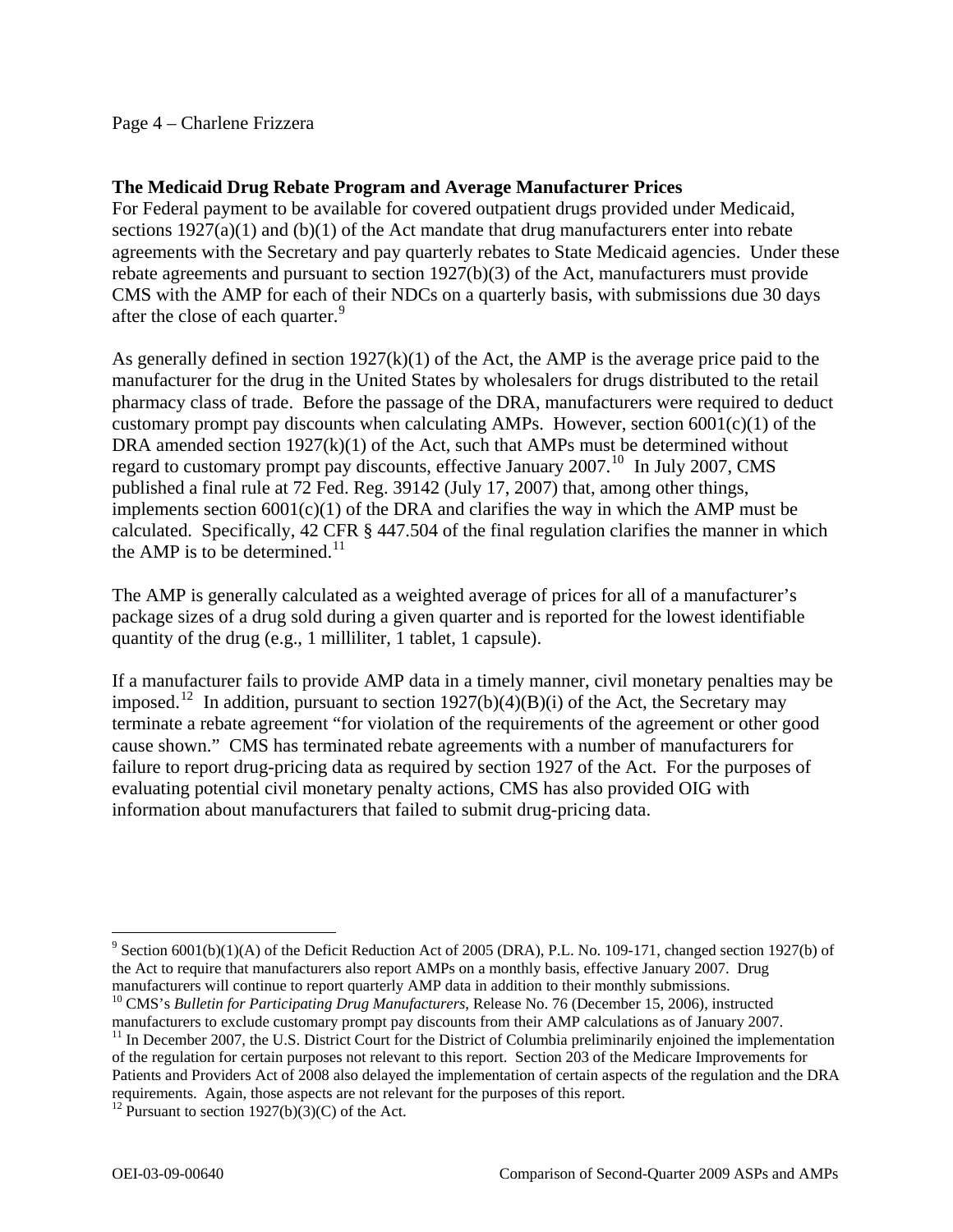## **Office of Inspector General's Monitoring of Average Sales Prices and Average Manufacturer Prices**

In accordance with its statutory mandate, OIG has issued 12 quarterly pricing comparisons since the ASP reimbursement methodology for Part B drugs was implemented in January 2005. In addition, OIG completed an annual overview of ASPs and AMPs, which examined data across all four quarters of  $2007<sup>13</sup>$  $2007<sup>13</sup>$  $2007<sup>13</sup>$  A list of all 13 reports is provided in Appendix B.

Although CMS has acknowledged the Secretary's authority to adjust ASP payment limits based on the findings of OIG's pricing comparisons, CMS has yet to make any changes to Part B drug reimbursement as a result of these studies. Rather, CMS has emphasized both the complexity of substituting payment amounts and the importance of proceeding cautiously to avoid unintended consequences.[14](#page-4-1) In commenting on OIG's reports, CMS has expressed a desire to both better understand fluctuating differences between ASPs and AMPs and engage stakeholders, with the intent of developing a process for making price substitutions.<sup>[15](#page-4-2)</sup> However, CMS has not specified what, if any, steps it will take to adjust Medicare reimbursement amounts for drugs that meet the 5-percent threshold specified in section 1847A(d)(3) of the Act.

OIG will continue to meet its statutory mandate by issuing reports based on quarterly pricing comparisons, along with annual overviews to summarize findings across each calendar year.

# **METHODOLOGY**

We obtained a file from CMS containing NDC-level ASP data from the second quarter of 2009, which were used to establish Part B drug reimbursement amounts for the fourth quarter of 2009. This file also includes information that crosswalks NDCs to their corresponding HCPCS codes. Both the ASP data and the crosswalk data were current as of October 7, 2009. We also obtained AMP data from CMS for the second quarter of 2009, which were current as of September 22, 2009.

## **Analysis of Average Sales Price Data From the Second Quarter of 2009**

As mentioned previously, Medicare does not base reimbursement for covered drugs on NDCs; instead, it uses HCPCS codes. Therefore, CMS uses ASP information submitted by manufacturers for each NDC to calculate a volume-weighted ASP for each covered HCPCS code. When calculating these volume-weighted ASPs, CMS includes only NDCs with ASP submissions that are deemed valid.

As of October 2009, CMS had established prices for 519 HCPCS codes based on the ASP reimbursement methodology mandated by section 1847A(b)(6) of the Act. Reimbursement amounts for the 519 HCPCS codes were based on ASP data for 3,224 NDCs.

<span id="page-4-0"></span><sup>&</sup>lt;sup>13</sup> In addition, OIG is currently preparing a second annual overview, which examines ASPs and AMPs across all four quarters of 2008.

<span id="page-4-1"></span><sup>&</sup>lt;sup>14</sup> OEI-03-08-00450, December 2008.

<span id="page-4-2"></span><sup>15</sup> OEI-03-07-00140, July 2007, and OEI-03-08-00450, December 2008.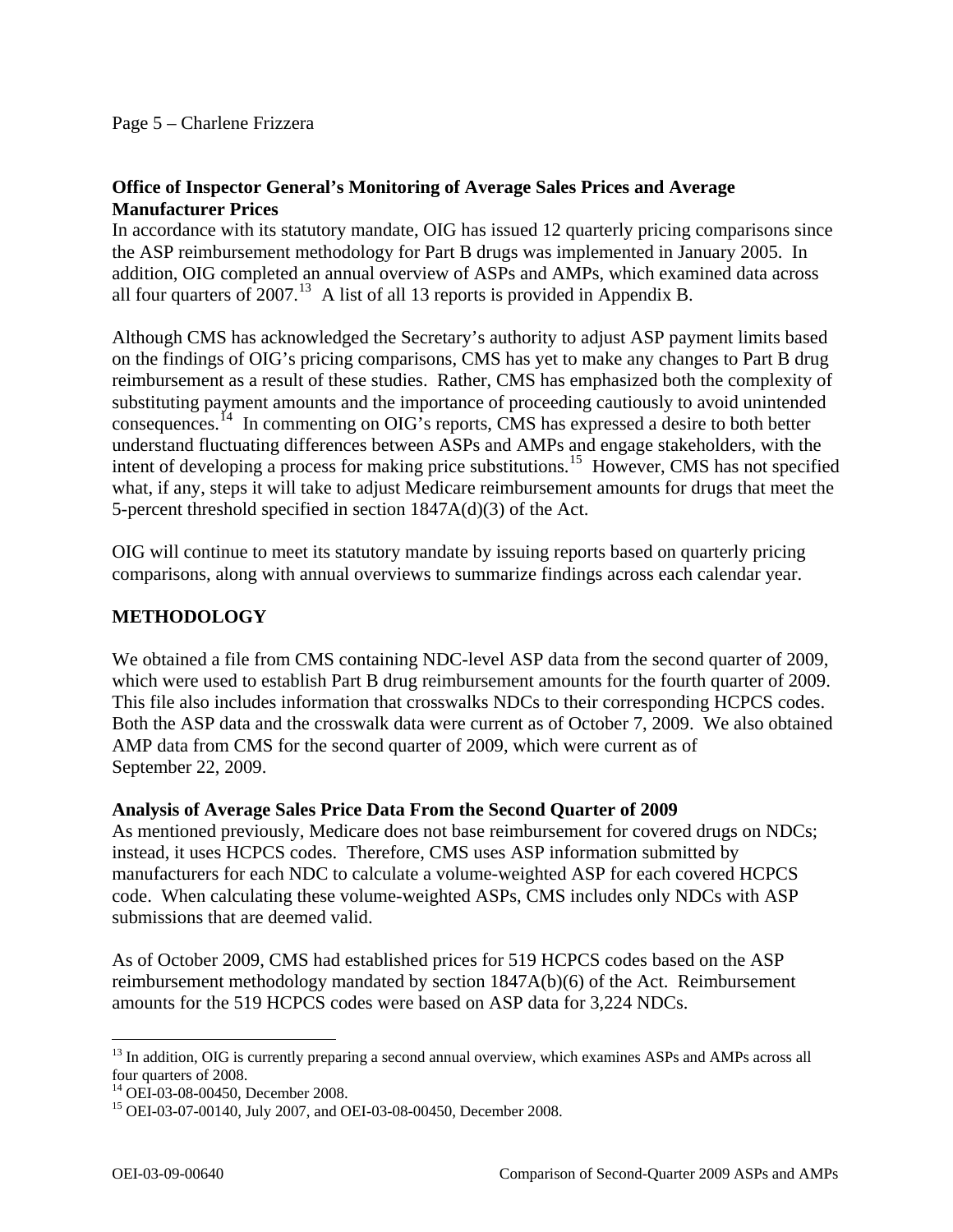#### Page 6 – Charlene Frizzera

#### **Analysis of Average Manufacturer Price Data From the Second Quarter of 2009**

To ensure that the broadest range of drug codes is subject to OIG's pricing comparisons, we divided HCPCS codes into the following three groups:

- (1) HCPCS codes with complete AMP data—i.e., HCPCS codes with AMP data for every NDC that CMS used in its calculation of volume-weighted ASPs;
- (2) HCPCS codes with partial AMP data—i.e., HCPCS codes with AMP data for only some of the NDCs that CMS used in its calculation of volume-weighted ASPs; and
- (3) HCPCS codes with no AMP data—i.e., HCPCS codes with no AMP data for any of the NDCs that CMS used in its calculation of volume-weighted ASPs.

As previously noted, the AMP for each NDC is reported for the lowest identifiable quantity of the drug contained in that NDC (e.g., 1 milliliter, 1 tablet, 1 capsule). In contrast, the ASP is reported for the entire amount of the drug contained in the NDC (e.g., 50 milliliters, 100 tablets). To ensure that the AMP would be comparable to the ASP, it was necessary to convert the AMP for each NDC so that it represented the total amount of the drug contained in that NDC.

To calculate "converted AMPs" for NDCs in the first and second groups, we multiplied the AMP by the total amount of the drug contained in each NDC, as identified by sources, such as the CMS crosswalk file, manufacturer Web sites, the "Red Book," and the Food and Drug Administration's NDC directory.<sup>[16](#page-5-0)</sup> For certain NDCs, we were unable to successfully identify the amount of the drug reflected by the ASP and therefore could not calculate a converted AMP. Because of these unsuccessful AMP conversions, a total of eight HCPCS codes were removed from our analysis.

Using NDCs with successful AMP conversions, we then calculated a volume-weighted AMP for each of the corresponding HCPCS codes, consistent with CMS's methodology for calculating volume-weighted ASPs. Appendix C provides a more detailed description of the methods we used to both convert AMPs and calculate volume-weighted AMPs. Table 1 provides the final number of HCPCS codes and NDCs included in our analysis after we removed NDCs with either no AMP data or unsuccessful AMP conversions.

| Availability of AMP Data for HCPCS Code | Number of<br><b>HCPCS Codes</b> | <b>Number of</b><br><b>NDCs</b> |
|-----------------------------------------|---------------------------------|---------------------------------|
| Complete AMP Data                       | 377                             | 1,736                           |
| Partial AMP Data                        | 83                              | 734                             |
| No AMP Data                             | 51                              | 236                             |

#### **Table 1: Number of Drug Codes and NDCs Included in OIG's Pricing Comparison**

Source: OIG analysis of second-quarter 2009 ASP and AMP data, 2009.

<span id="page-5-0"></span><sup>&</sup>lt;sup>16</sup> We did not calculate converted AMPs for NDCs in the third group because those NDCs had no AMP data.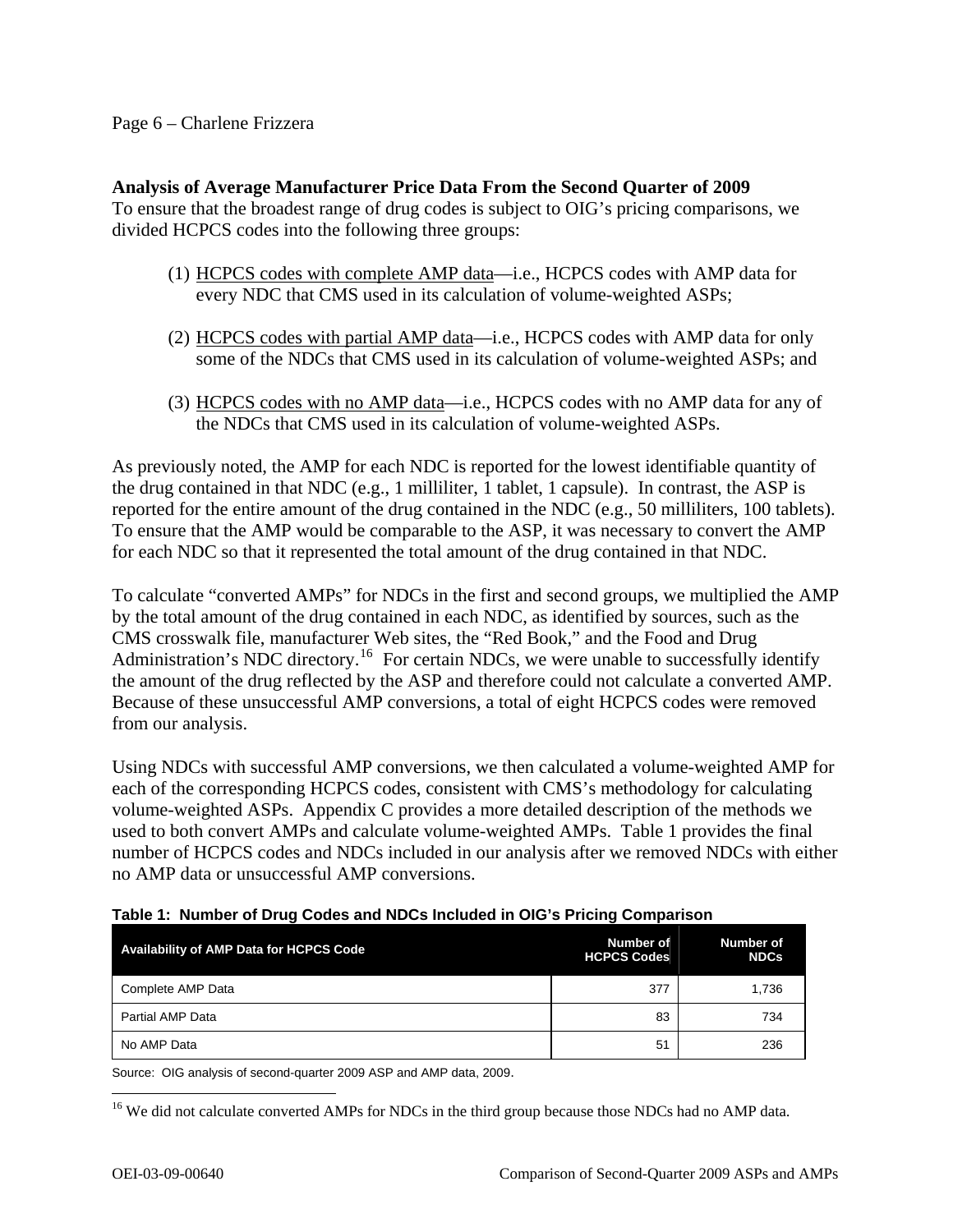**Comparing Second-Quarter 2009 Volume-Weighted ASPs to Volume-Weighted AMPs**  For each of the HCPCS codes included in our study, we compared the volume-weighted ASP and AMP and determined whether the ASP for the code exceeded the AMP by at least 5 percent.

For those HCPCS codes that met or exceeded the 5-percent threshold, we reviewed the associated NDCs to verify the accuracy of the billing unit information. According to our review, NDCs for four codes had billing unit information in CMS's crosswalk file that may not have accurately reflected the number of billing units actually contained in the NDC. Because volume-weighted ASPs and AMPs are calculated using this billing unit information, we could not be certain that the results for these codes were correct. Therefore, we did not consider these four HCPCS codes as having met the 5-percent threshold. We also excluded one additional HCPCS code from our findings because the manufacturer of the corresponding NDC indicated to OIG that the AMP data were not correct.

For the remaining HCPCS codes, we then estimated the monetary impact of lowering reimbursement to 103 percent of the AMP.<sup>[17](#page-6-0)</sup> For each of the HCPCS codes that met the 5-percent threshold, we calculated 103 percent of the volume-weighted AMP and subtracted this amount from the fourth-quarter 2009 reimbursement amount for the HCPCS code, which is equal to 106 percent of the volume-weighted ASP. To estimate the financial effect for the fourth quarter of 2009, we then multiplied the difference by one-fourth of the number of services that were allowed by Medicare for each HCPCS code in 2008, as reported in the PBAR.<sup>[18](#page-6-1)</sup> This estimate assumes that the number of services that were allowed by Medicare in 2008 remained consistent from one quarter to the next and that there were no significant changes in utilization between 2008 and 2009.

**Identifying Codes That Would Have Met the 5-Percent Threshold in Previous Quarters** 

We determined whether codes meeting the 5-percent threshold in the second quarter of 2009 would have also met the 5-percent threshold in any of the four previous quarters, dating back to the second quarter of 2008.

# **Limitations**

We did not verify the accuracy of manufacturer-reported ASP and AMP data, nor did we verify the underlying methodology used by manufacturers to calculate ASPs and AMPs. Furthermore, we did not verify the accuracy of CMS's crosswalk files or examine NDCs that CMS opted to exclude from its calculation of Part B drug reimbursement amounts.

<span id="page-6-0"></span> $\overline{a}$  $17$  Section 1847A(d)(3)(C) of the Act directs the Secretary to replace payment amounts for drugs that meet the 5-percent threshold with the lesser of the widely available market price for the drug (if any) or 103 percent of the AMP. For the purposes of this study, we used 103 percent of the AMP to estimate the impact of lowering reimbursement amounts. If widely available market prices had been available for these drugs and lower than 103 percent of the AMP, the savings estimate presented in this report would have been greater.

<span id="page-6-1"></span><sup>&</sup>lt;sup>18</sup> The 2008 PBAR data were downloaded on July 8, 2009.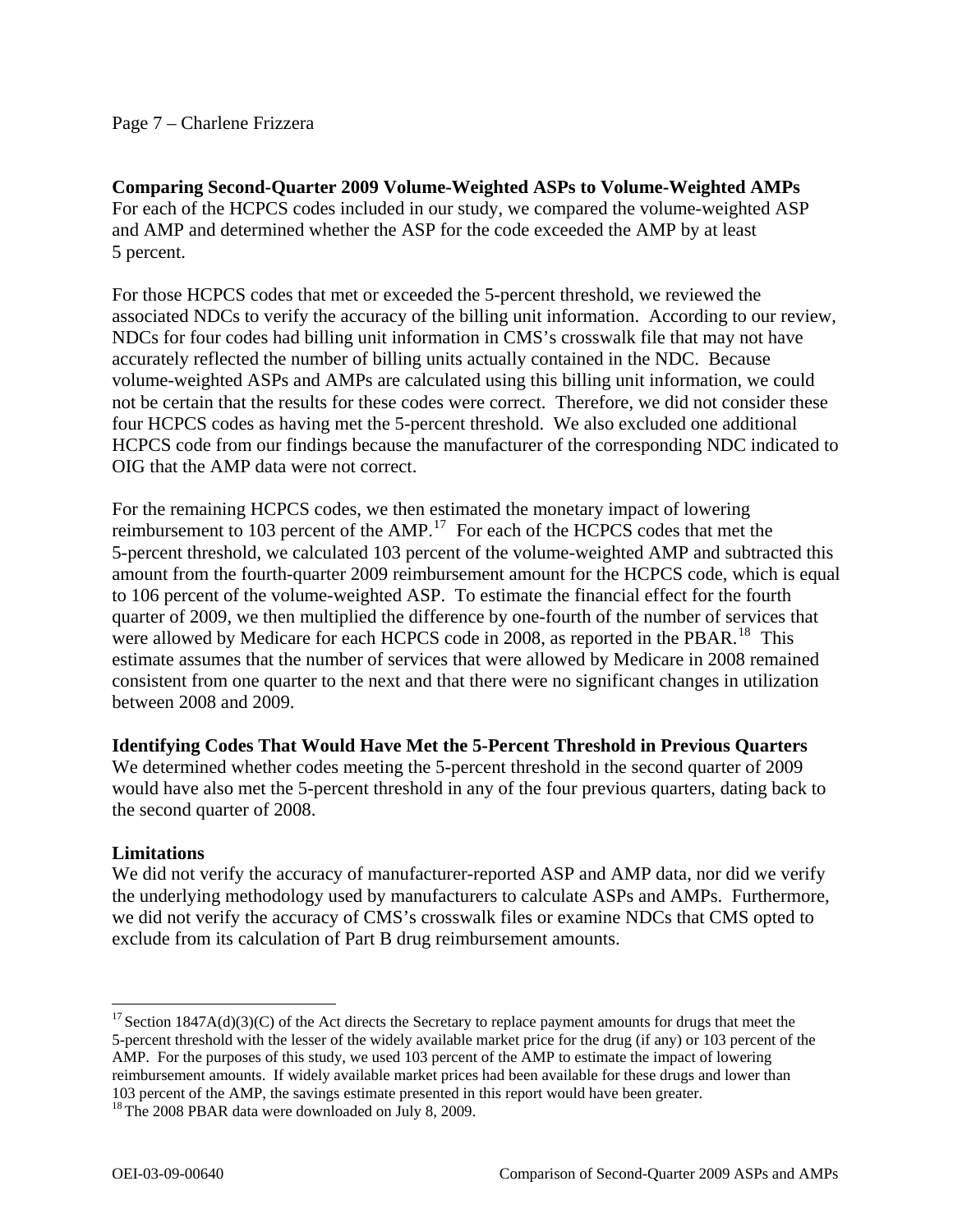Manufacturers are required to submit their quarterly ASP and AMP data to CMS 30 days after the close of the quarter. Our analyses were performed on ASP and AMP data compiled by CMS soon after that deadline. We did not determine whether manufacturers provided additional or revised pricing data to CMS at a later date.

## **Standards**

This study was conducted in accordance with the *Quality Standards for Inspections* approved by the Council of the Inspectors General on Integrity and Efficiency.

## **RESULTS**

## **Of the 377 Drug Codes With Complete AMP Data, Volume-Weighted ASPs for 13 Exceeded the Volume-Weighted AMPs by at Least 5 Percent**

Consistent with sections  $1847A(d)(2)(B)$  and  $1847A(d)(3)$  of the Act, OIG compared ASPs to AMPs to identify instances in which the ASP for a particular drug exceeded the AMP by a threshold of 5 percent. In the second quarter of 2009, 13 of the 377 HCPCS codes with complete AMP data (3 percent) met this 5-percent threshold. A list of the 13 HCPCS codes, including their descriptions and HCPCS dosage amounts, is presented in Appendix D.

Table 2 describes the extent to which ASPs exceeded AMPs for the 13 HCPCS codes. For three of the codes, volume-weighted ASPs exceeded volume-weighted AMPs by 20 percent or more.

| <b>Percentage by Which ASP</b><br><b>Exceeded AMP</b> | <b>Number of HCPCS</b><br>Codes |
|-------------------------------------------------------|---------------------------------|
| 5.00%-9.99%                                           | 5                               |
| 10.00%-19.99%                                         | 5                               |
| 20.00%-29.99%                                         | 0                               |
| 30.00%-39.99%                                         | 1                               |
| 40.00%-49.99%                                         | 1                               |
| 50.00%-59.99%                                         | 0                               |
| 60.00%-69.99%                                         | 1                               |
| 70.00%-79.99%                                         | O                               |
| 80.00%-89.99%                                         | 0                               |
| 90.00%-99.99%                                         | 0                               |
| 100% and above                                        | O                               |
| <b>Total</b>                                          | 13                              |

## **Table 2: Extent to Which ASPs Exceeded AMPs for 13 HCPCS Codes With Complete AMP Data**

Source: OIG analysis of second-quarter 2009 ASP and AMP data, 2009.

Over 60 percent of the HCPCS codes (8 of 13) also met the 5-percent threshold in one or more of the previous four quarters. The ASPs for HCPCS code J1364 exceeded AMPs in each of the five quarters under review, dating back to the second quarter of 2008. An additional six HCPCS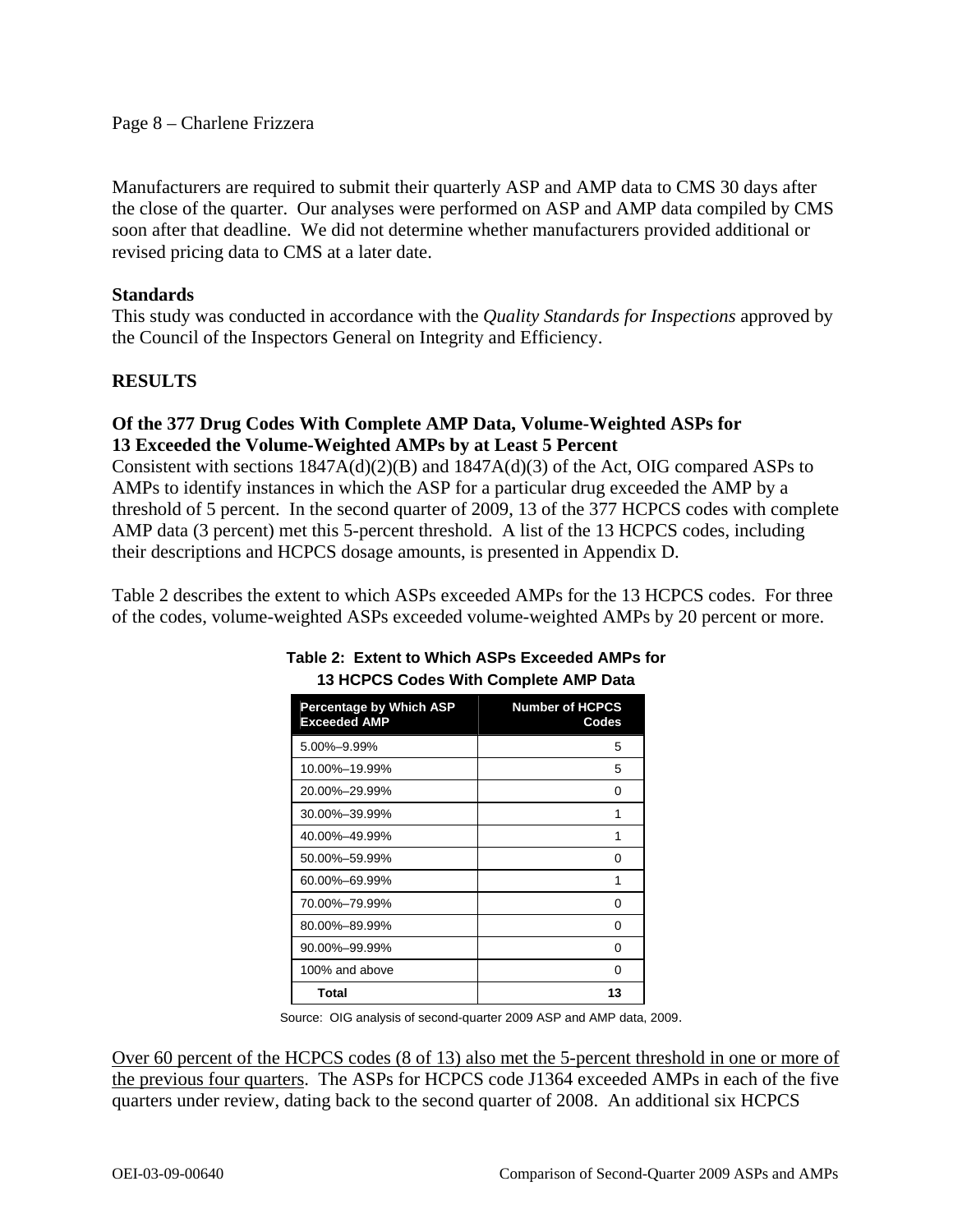## Page 9 – Charlene Frizzera

codes met the 5-percent threshold in at least three of the five quarters under review. Table 3 presents a list of the eight HCPCS codes that were eligible for price adjustments in previous quarters.

|                      | OIG Reports Comparing ASP and AMP |                                 |                                  |                          |                           |
|----------------------|-----------------------------------|---------------------------------|----------------------------------|--------------------------|---------------------------|
| <b>HCPCS</b><br>Code | Second<br>Quarter<br>2009         | <b>First</b><br>Quarter<br>2009 | <b>Fourth</b><br>Quarter<br>2008 | Third<br>Quarter<br>2008 | Second<br>Quarter<br>2008 |
| J1364                | X                                 | X                               | X                                | X                        | X                         |
| J2765                | X                                 | X                               | X                                | X                        |                           |
| J0475                | X                                 | X                               | X                                |                          |                           |
| J2597                | X                                 | X                               | X                                |                          |                           |
| J7500                | X                                 | X                               |                                  | X                        |                           |
| J2792                | X                                 |                                 | X                                | X                        |                           |
| J2690                | X                                 |                                 | X                                |                          | X                         |
| J2820                | X                                 |                                 | X                                |                          |                           |

#### **Table 3: Eight HCPCS Codes That Met the 5-Percent Threshold in the Second Quarter of 2009 and Previous Quarters Using Complete AMP Data**

Source: OIG analysis of ASP and AMP data from the second quarter of 2008 through the second quarter of 2009.

Lowering reimbursement amounts for the 13 HCPCS codes to 103 percent of the AMPs would have reduced Medicare allowances by \$1.4 million in the fourth quarter of 2009. Sections 1847A(d)(3)(A) and (B) of the Act provide that the Secretary may disregard the ASP pricing methodology for a drug with an ASP that exceeds the AMP by at least 5 percent. Pursuant to section  $1847A(d)(3)(C)$  of the Act, "... the Secretary shall, effective as of the next quarter, substitute for the amount of payment  $\dots$  the lesser of (i) the widely available market price  $\dots$  (if any); or (ii) 103 percent of the average manufacturer price. . . ." In this study, we identified 13 HCPCS codes that met the 5-percent threshold specified in the Act. If reimbursement amounts for these 13 codes had been based on 103 percent of the AMPs during the fourth quarter of 2009, we estimate that Medicare expenditures would have been reduced by \$1.4 million in that quarter alone.<sup>[19](#page-8-0)</sup>

Three of the thirteen HCPCS codes accounted for 86 percent of the estimated savings. If the reimbursement amounts for codes J2820, J0475, and J0735 had been based on 103 percent of the AMPs during the fourth quarter of 2009, Medicare expenditures would have been reduced by an estimated \$559,000, \$352,000, and \$273,000, respectively.

1

<span id="page-8-0"></span><sup>&</sup>lt;sup>19</sup> This savings estimate assumes that the number of services that were allowed by Medicare in 2008 remained consistent from one quarter to the next and that there were no significant changes in utilization between 2008 and 2009.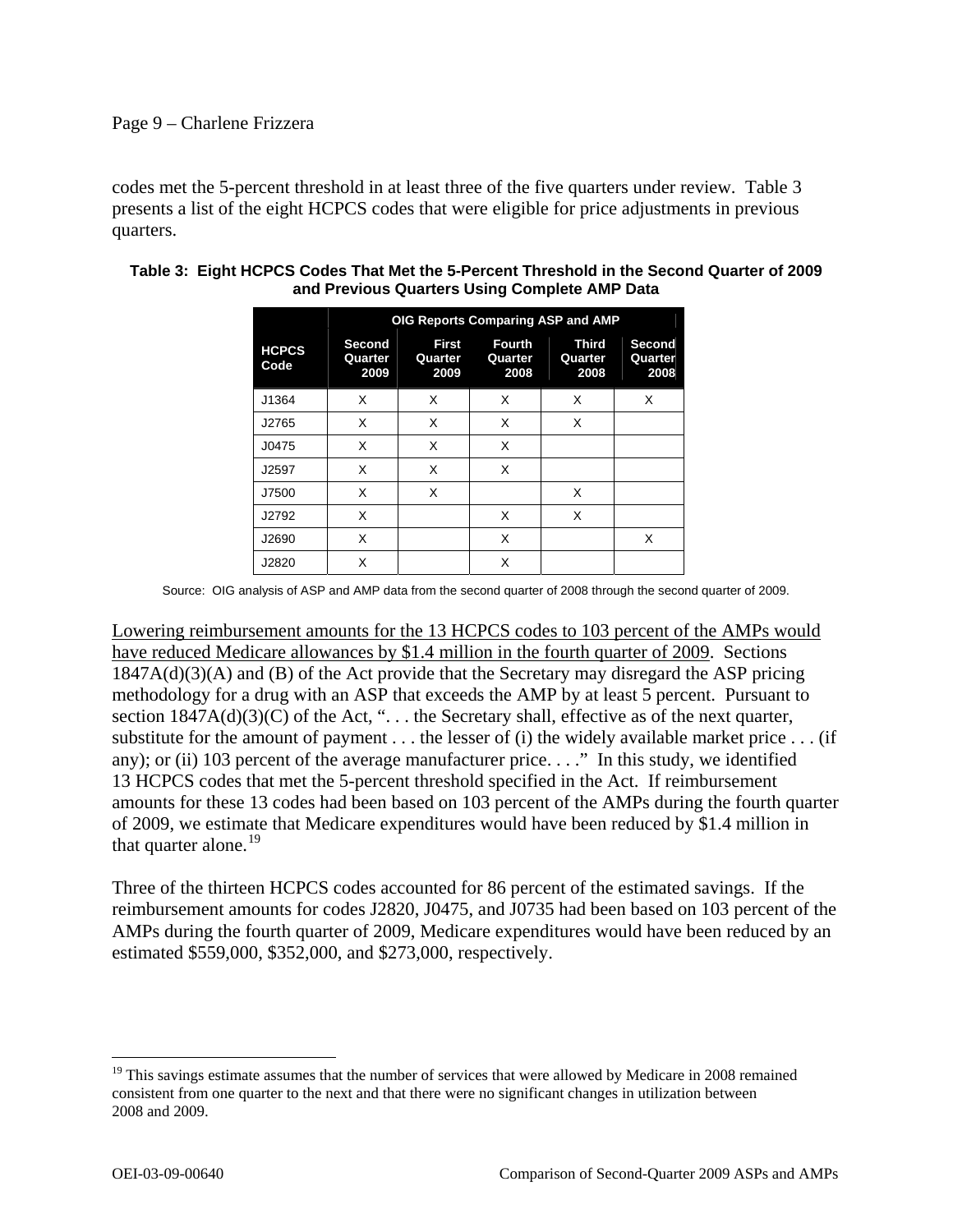## **Of the 83 Drug Codes With Partial AMP Data, Volume-Weighted ASPs for 11 Exceeded the Volume-Weighted AMPs by at Least 5 Percent**

In addition to examining HCPCS codes with complete AMP data, we examined 83 HCPCS codes for which only partial AMP data were available. ASPs for 11 of these 83 HCPCS codes (13 percent) exceeded the AMPs by at least 5 percent in the second quarter of 2009. A list of the 11 HCPCS codes, including their descriptions and HCPCS dosage amounts, is presented in Appendix E.

Table 4 describes the extent to which ASPs exceeded AMPs for the 11 HCPCS codes. For almost half of the codes (5 of 11), volume-weighted ASPs exceeded volume-weighted AMPs by 20 percent or more. The ASPs for two of these codes were more than double the AMPs.

| TI TIVI VU VUUTS YYILITTÄI LIHATAIVIIT<br>Dala |                                 |  |  |
|------------------------------------------------|---------------------------------|--|--|
| Percentage by Which ASP<br><b>Exceeded AMP</b> | <b>Number of HCPCS</b><br>Codes |  |  |
| 5.00%-9.99%                                    | 6                               |  |  |
| 10.00%-19.99%                                  | 0                               |  |  |
| 20.00%-29.99%                                  | 2                               |  |  |
| 30.00%-39.99%                                  | 0                               |  |  |
| 40.00%-49.99%                                  | 0                               |  |  |
| 50.00%-59.99%                                  | 1                               |  |  |
| 60.00%-69.99%                                  | 0                               |  |  |
| 70.00%-79.99%                                  | 0                               |  |  |
| 80.00%-89.99%                                  | 0                               |  |  |
| 90.00%-99.99%                                  | 0                               |  |  |
| 100% and above                                 | 2                               |  |  |
| Total                                          | 11                              |  |  |

#### **Table 4: Extent to Which ASPs Exceeded AMPs for 11 HCPCS Codes With Partial AMP Data**

Source: OIG analysis of second-quarter 2009 ASP and AMP data, 2009.

Over 60 percent of HCPCS codes with partial AMP data (7 of 11) also met the 5-percent threshold in one or more of the previous four quarters. For three HCPCS codes (J0560, J1190, and J2310), ASPs exceeded AMPs in each of the five quarters under review, dating back to the second quarter of 2008. Another three HCPCS codes met the 5-percent threshold in four of the five quarters under review. Table 5 presents a list of the seven HCPCS codes that were eligible for price adjustments in previous quarters.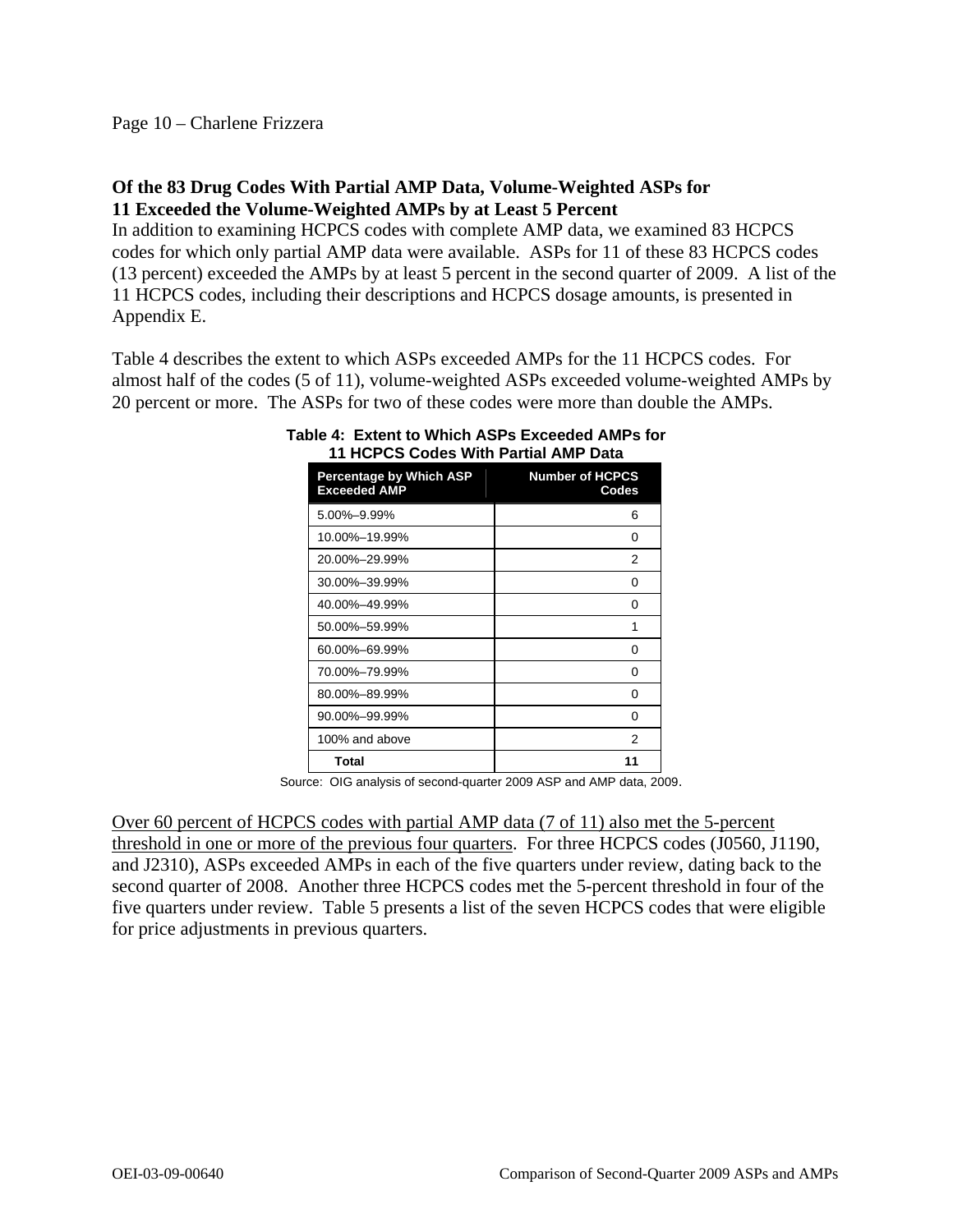|                      | OIG Reports Comparing ASP and AMP |                                 |                                  |                          |                                  |
|----------------------|-----------------------------------|---------------------------------|----------------------------------|--------------------------|----------------------------------|
| <b>HCPCS</b><br>Code | Second<br>Quarter<br>2009         | <b>First</b><br>Quarter<br>2009 | <b>Fourth</b><br>Quarter<br>2008 | Third<br>Quarter<br>2008 | <b>Second</b><br>Quarter<br>2008 |
| J0560                | X                                 | X                               | X                                | X                        | X                                |
| J1190                | X                                 | X                               | X                                | X                        | X                                |
| J2310                | X                                 | X                               | X                                | X                        | X                                |
| Q9965                | X                                 | x                               | X                                | X                        |                                  |
| Q9966                | X                                 | X                               | X                                | X                        |                                  |
| J7506                | X                                 | X                               |                                  | X                        | X                                |
| J7509                | X                                 |                                 |                                  |                          | X                                |

#### **Table 5: Seven HCPCS Codes That Met the 5-Percent Threshold in the Second Quarter of 2009 and Previous Quarters Using Partial AMP Data**

Note: All of these codes met the 5-percent threshold in previous quarters using partial AMP data. Source: OIG analysis of ASP and AMP data from the second quarter of 2008 through the second quarter of 2009.

Lowering reimbursement amounts for the 11 HCPCS codes to 103 percent of the AMPs would have reduced Medicare allowances by an estimated \$1.7 million in the fourth quarter of [20](#page-10-0)09.<sup>20</sup> One of the eleven HCPCS codes accounted for over 80 percent of the \$1.7 million. If the reimbursement amount for code Q9965 had been based on 103 percent of the AMPs during the fourth quarter of 2009, Medicare expenditures would have been reduced by an estimated \$1.4 million.

# **Pricing Comparisons Could Not Be Performed on 51 Drug Codes Because No AMP Data Were Available**

For 51 HCPCS codes, OIG could not compare ASPs and AMPs because there were no AMP data for any of the 236 NDCs that CMS used when calculating drug reimbursement amounts for these codes. In 2008, Medicare allowances for these 51 codes totaled \$227 million.<sup>[21](#page-10-1)</sup>

Manufacturers for 10 percent of the NDCs without AMP data (23 of 236) participated in the Medicaid drug rebate program as of the second quarter of 2009 and were therefore generally required to submit AMP data for their covered outpatient drugs.<sup>[22](#page-10-2), [23](#page-10-3), [24](#page-10-4)</sup> The majority of these 23 NDCs belonged to only three manufacturers.

<span id="page-10-0"></span> $20$  This savings estimate assumes that the number of services that were allowed by Medicare in 2008 remained consistent from one quarter to the next and that there were no significant changes in utilization between 2008 and 2009.

<span id="page-10-1"></span><sup>&</sup>lt;sup>21</sup> Of the 51 HCPCS codes with no associated AMP data, 16 had no expenditures listed in the 2008 PBAR file. As a result, these codes were not included in the total Medicare allowances for the year.

<span id="page-10-2"></span> $^{22}$  To determine whether a manufacturer participated in the Medicaid drug rebate program, we consulted the list of participating drug companies posted on CMS's Web site.

<span id="page-10-3"></span> $\frac{23}{23}$  Although manufacturers with rebate agreements are required to submit AMP data for their covered outpatient drugs, there may be valid reasons why an AMP was not provided for a specific NDC in a given quarter. For example, a manufacturer may not have been required to submit an AMP if the drug product had been terminated and there was no drug utilization during the quarter.

<span id="page-10-4"></span><sup>&</sup>lt;sup>24</sup> These 23 NDCs were crosswalked to 15 HCPCS codes.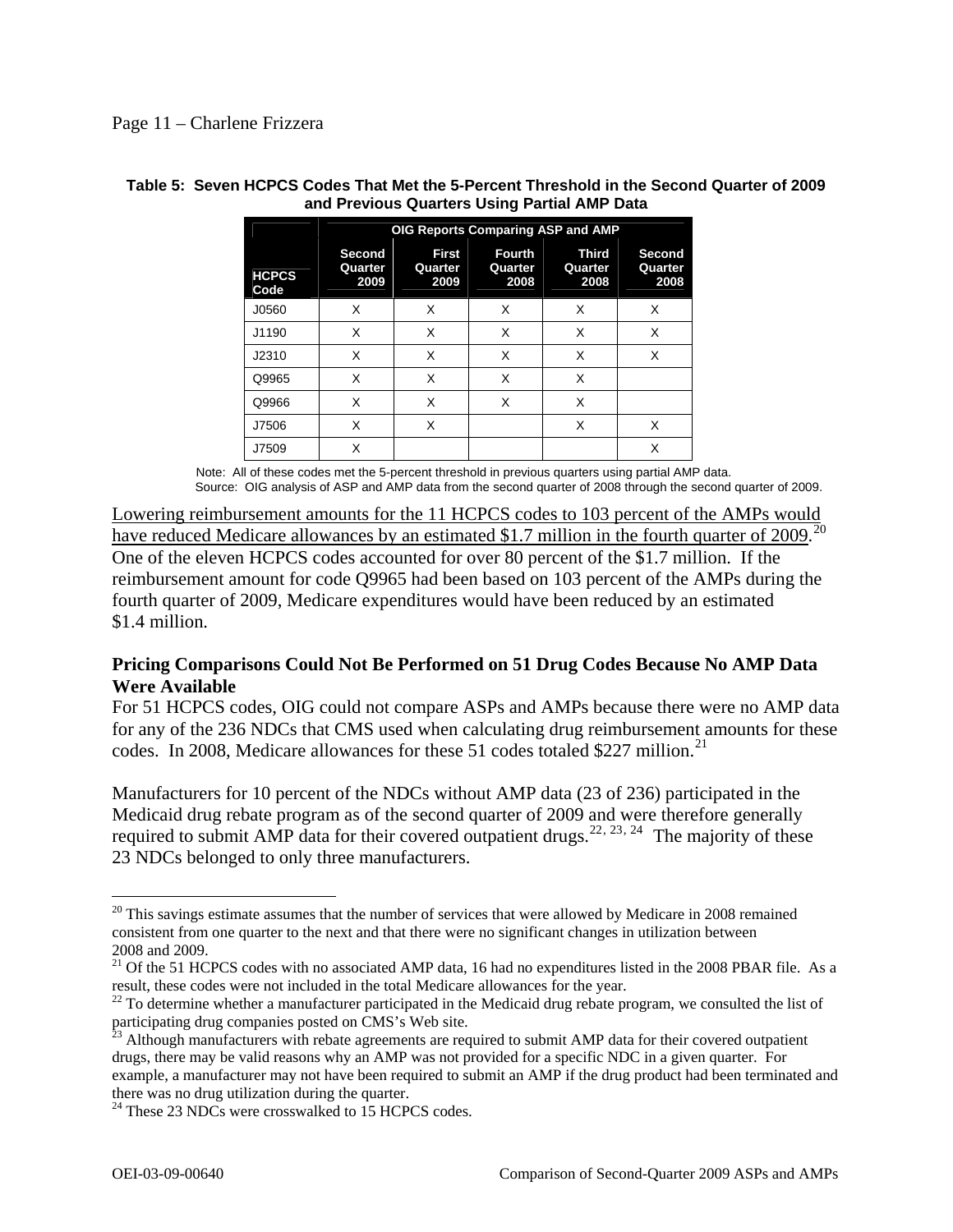Page 12 – Charlene Frizzera

Manufacturers for the remaining 213 of 236 NDCs did not participate in the Medicaid drug rebate program and therefore were not required to submit AMP data.

## **CONCLUSION**

To monitor Medicare reimbursement amounts based on ASPs and consistent with sections  $1847A(d)(2)(B)$  and  $1847A(d)(3)$  of the Act, OIG compared ASPs and AMPs to identify instances in which the ASP for a particular drug exceeded the AMP by at least 5 percent. This is  $OIG's 14<sup>th</sup>$  report comparing ASPs and AMPs, and it examines HCPCS codes with AMP data for every NDC that CMS used to establish reimbursement amounts, as well as HCPCS codes with only partial AMP data.

In the second quarter of 2009, we identified a total of 24 HCPCS codes that met the threshold for price adjustment. Of these 24 HCPCS codes, 15 were previously identified by OIG as having ASPs that exceeded the AMPs by at least 5 percent. Finally, we could not compare ASPs and AMPs for 51 HCPCS codes because AMP data were not submitted for any of the NDCs that CMS used to calculate reimbursement. Manufacturers for 10 percent of these NDCs had Medicaid drug rebate agreements and were therefore generally required to submit AMPs. OIG will continue to work with CMS to evaluate and pursue appropriate actions against those manufacturers that fail to submit required data.

Some of OIG's previous reports comparing ASPs and AMPs have contained recommendations, which we continue to support.<sup>[25](#page-11-0)</sup> We are not making additional recommendations in this report and, as such, are issuing the report directly in final form. If you have comments or questions about this report, please provide them within 60 days. Please refer to report number OEI-03-09-00640 in all correspondence.

<span id="page-11-0"></span><sup>25</sup> For example, OIG, *Comparison of Average Sales Prices and Average Manufacturer Prices: An Overview of 2007*, OEI-03-08-00450, December 2008.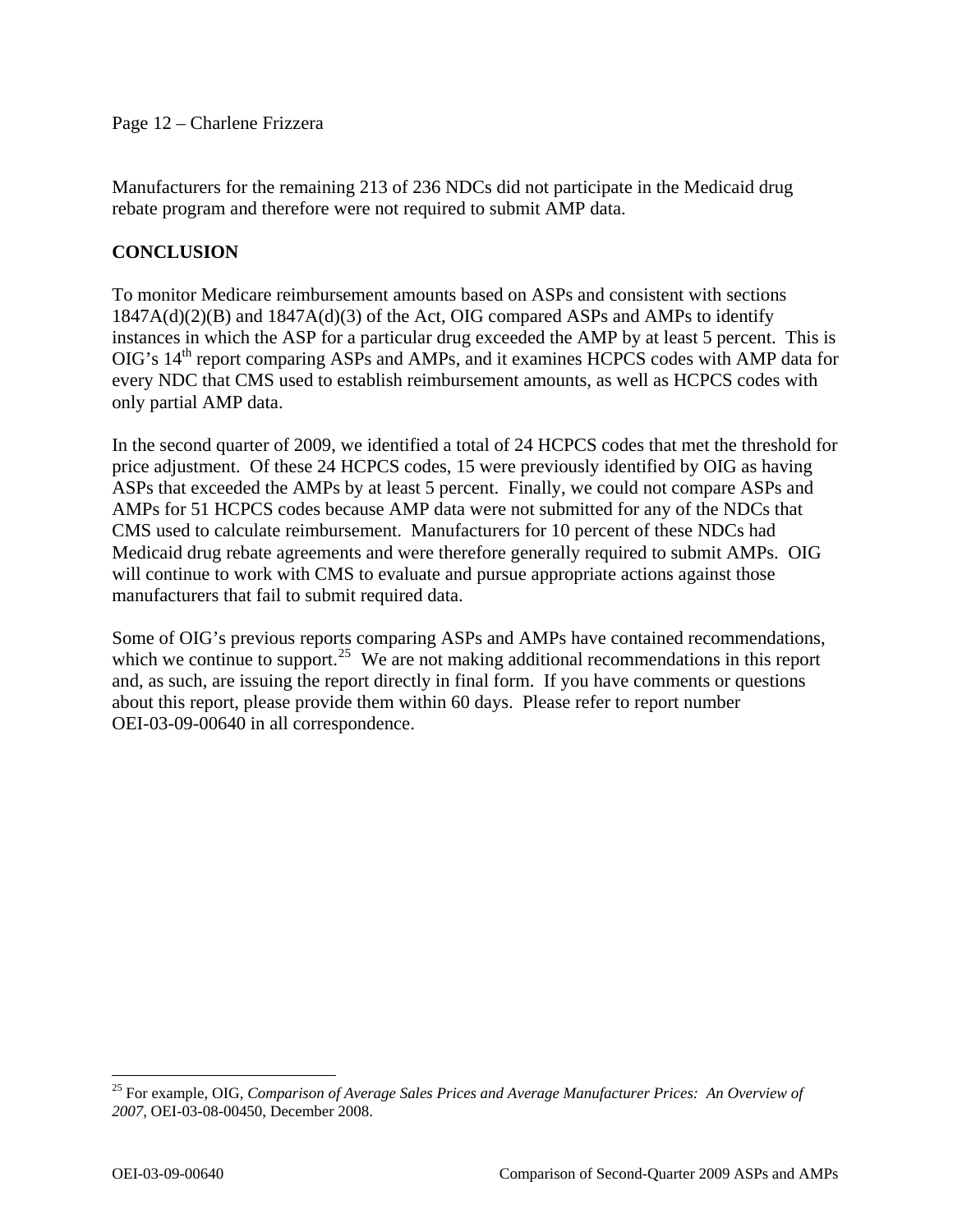Page 13 – Charlene Frizzera

## **APPENDIX A**

# **The Equation Used by the Centers for Medicare & Medicaid Services To Calculate Volume-Weighted Average Sales Prices on or After April 1, 2008**

A volume-weighted average sales price (ASP) is calculated for the dosage amount associated with the Healthcare Common Procedure Coding System (HCPCS) code. In the following equation, the "number of billing units" represents the number of HCPCS code doses that are contained in a national drug code (NDC).

*of HCPCS Co de for Dosage Amount* **=** 

*Volume-Weighted ASP Sum of (ASP for NDC* \* *Number of NDCs Sold)*

*Sum of (Number of NDCs Sold* \* *Number of Billing Units in NDC)*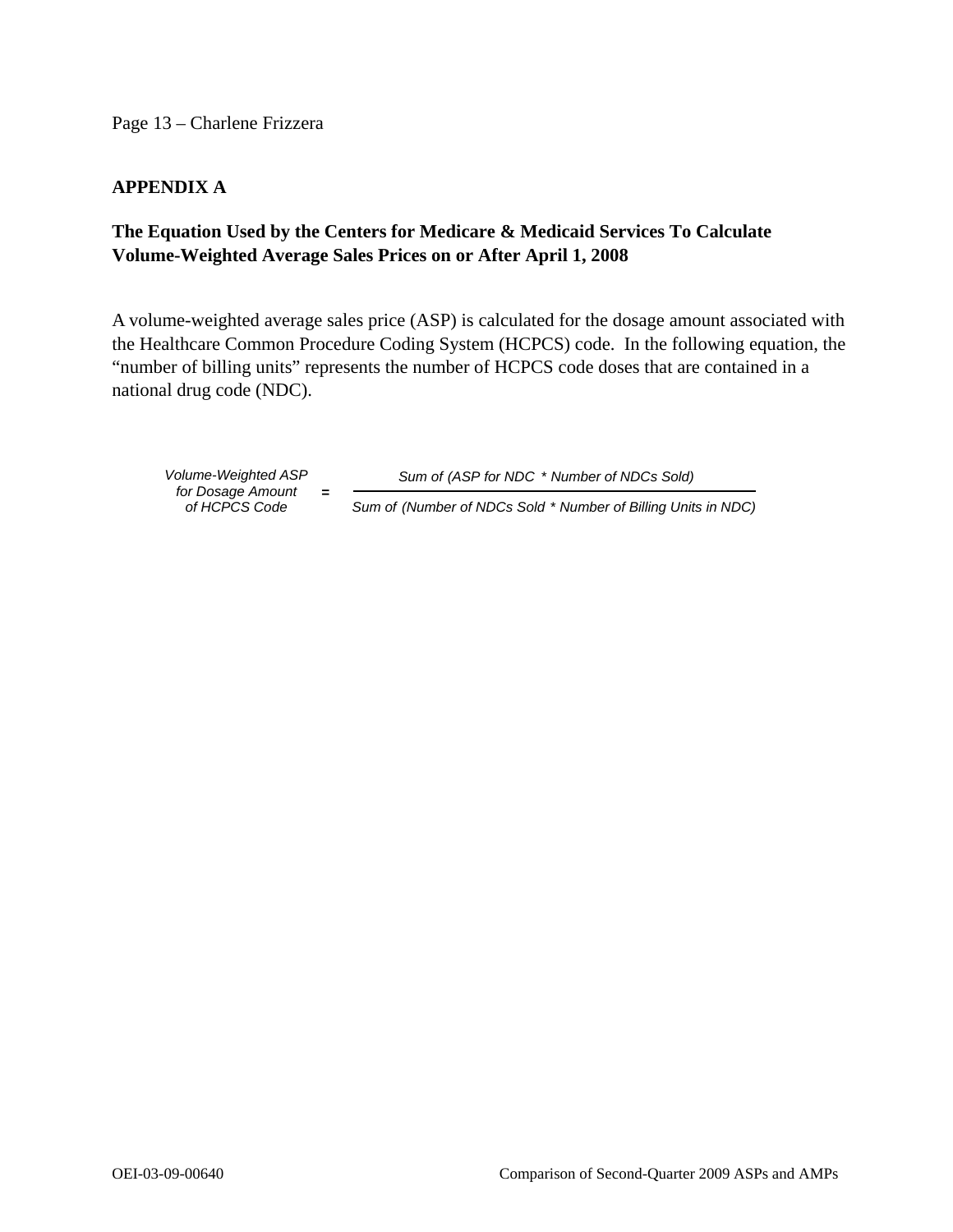#### **APPENDIX B**

## **Previous Office of Inspector General Reports Comparing Average Sales Prices and Average Manufacturer Prices**

- **Monitoring Medicare Part B Drug Prices: A Comparison of Average Sales** Prices to Average Manufacturer Prices, OEI-03-04-00430, April 2006
- Comparison of Fourth-Quarter 2005 Average Sales Prices to Average Manufacturer Prices: Impact on Medicare Reimbursement for Second Quarter 2006, OEI-03-06-00370, July 2006
- Comparison of Third-Quarter 2006 Average Sales Prices to Average Manufacturer Prices: Impact on Medicare Reimbursement for First Quarter 2007, OEI-03-07-00140, July 2007
- **Comparison of First-Quarter 2007 Average Sales Prices to Average** Manufacturer Prices: Impact on Medicare Reimbursement for Third Quarter 2007, OEI-03-07-00530, September 2007
- **Comparison of Second-Quarter 2007 Average Sales Prices and Average** Manufacturer Prices: Impact on Medicare Reimbursement for Fourth Quarter 2007, OEI-03-08-00010, December 2007
- **Demonstrate Comparison of Third-Quarter 2007 Average Sales Prices and Average** Manufacturer Prices: Impact on Medicare Reimbursement for First Quarter 2008, OEI-03-08-00130, May 2008
- **Comparison of Fourth-Quarter 2007 Average Sales Prices and Average** Manufacturer Prices: Impact on Medicare Reimbursement for Second Quarter 2008, OEI-03-08-00340, August 2008
- **Comparison of Average Sales Prices and Average Manufacturer Prices: An** Overview of 2007, OEI-03-08-00450, December 2008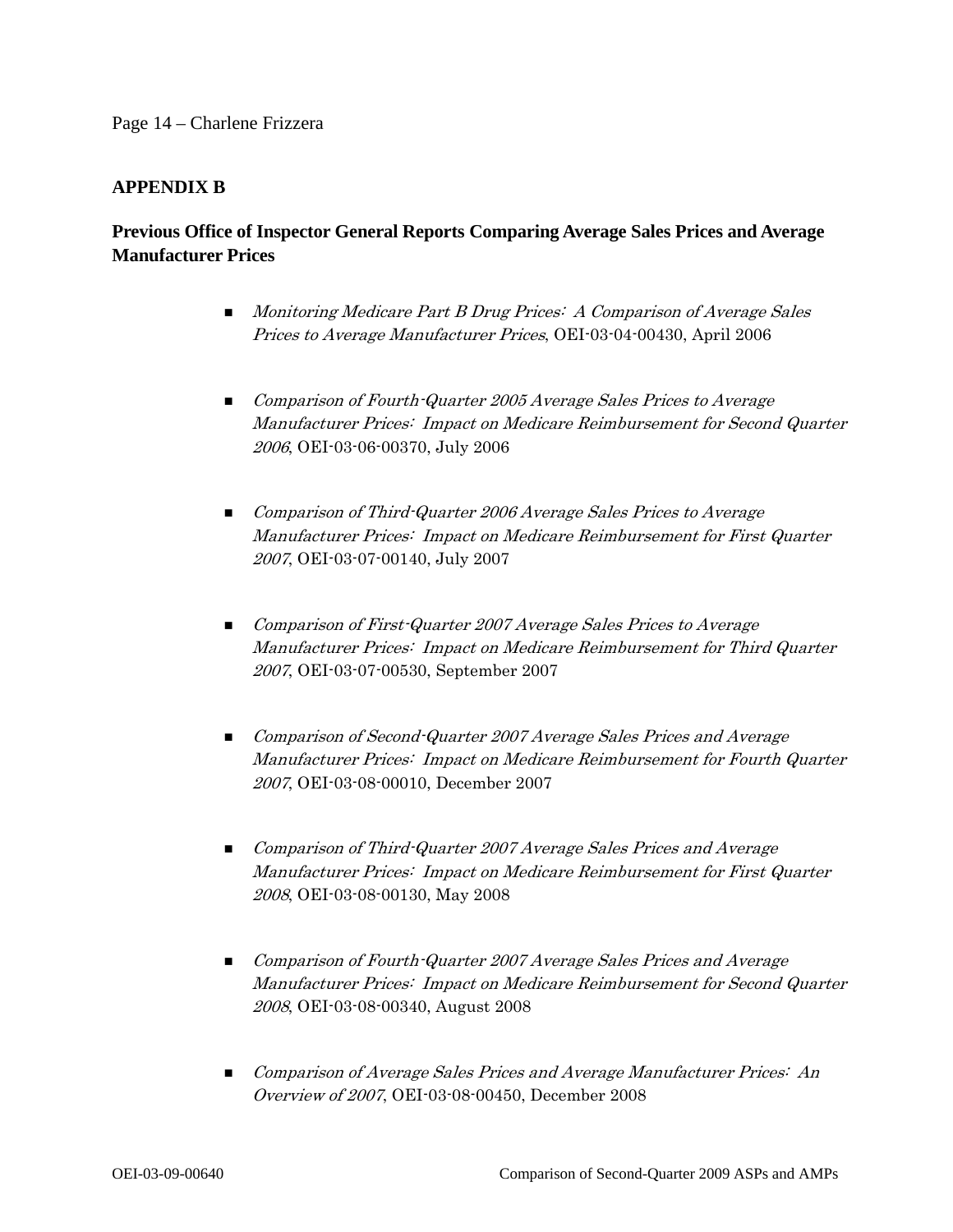#### Page 15 – Charlene Frizzera

- **Comparison of First-Quarter 2008 Average Sales Prices and Average** Manufacturer Prices: Impact on Medicare Reimbursement for Third Quarter 2008, OEI-03-08-00530, December 2008
- Comparison of Second-Quarter 2008 Average Sales Prices and Average Manufacturer Prices: Impact on Medicare Reimbursement for Fourth Quarter 2008, OEI-03-09-00050, February 2009
- **Demonstrate Comparison of Third-Quarter 2008 Average Sales Prices and Average** Manufacturer Prices: Impact on Medicare Reimbursement for First Quarter 2009, OEI-03-09-00150, April 2009
- **Comparison of Fourth-Quarter 2008 Average Sales Prices and Average** Manufacturer Prices: Impact on Medicare Reimbursement for Second Quarter 2009, OEI-03-09-00340, August 2009
- Comparison of First-Quarter 2009 Average Sales Prices and Average Manufacturer Prices: Impact on Medicare Reimbursement for Third Quarter 2009, OEI-03-09-00490, August 2009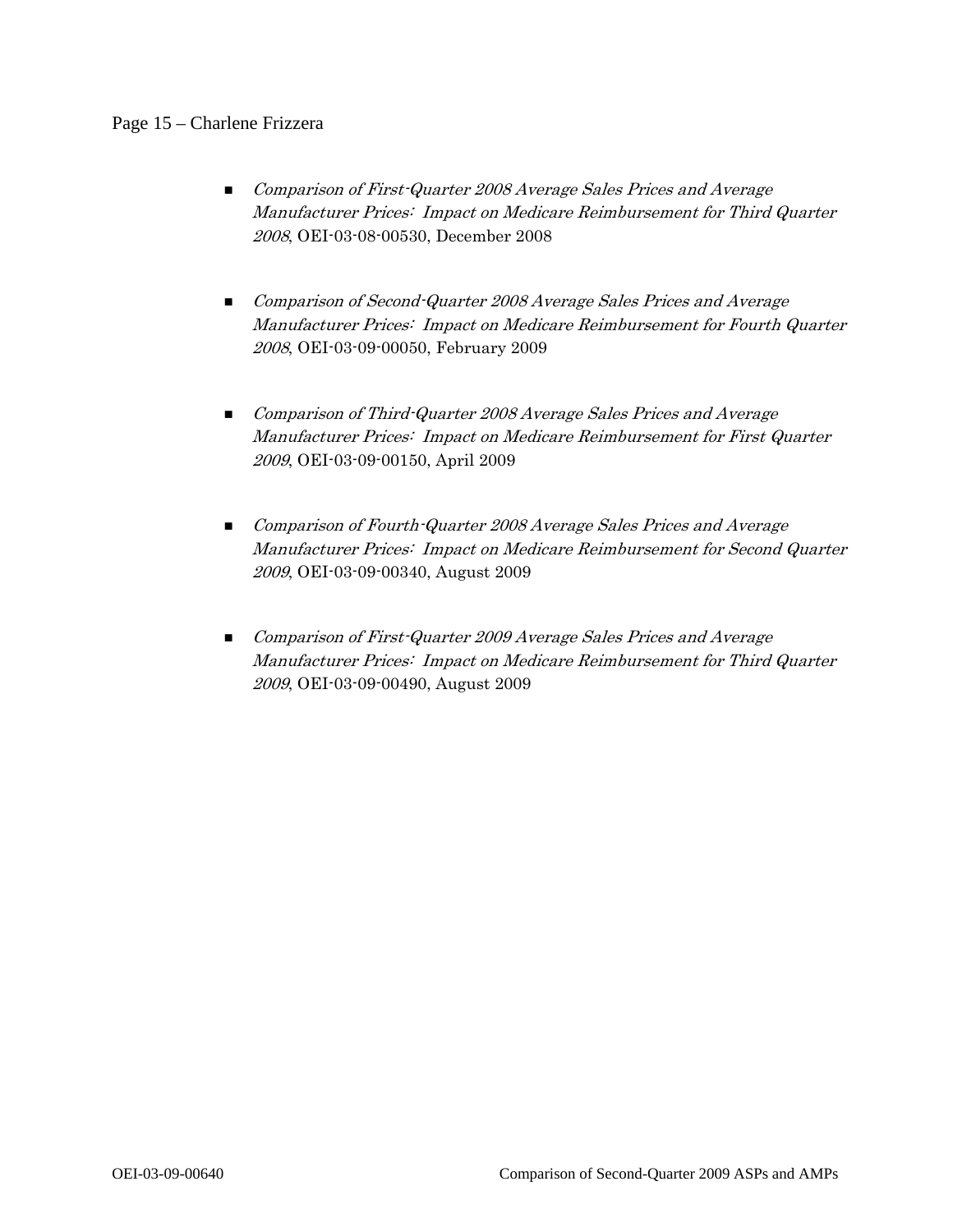# **APPENDIX C**

## **Detailed Methodology for Converting and Volume-Weighting Average Manufacturer Prices for the Second Quarter of 2009**

Healthcare Common Procedure Coding System codes with complete average manufacturer price data. Of the 519 Healthcare Common Procedure Coding System (HCPCS) codes with reimbursement amounts based on average sales prices (ASP), 384 had average manufacturer prices (AMP) for every national drug code (NDC) that the Centers for Medicare & Medicaid Services (CMS) used to calculate volume-weighted ASPs. These 384 HCPCS codes represented 1,816 NDCs. For 10 NDCs, we could not successfully identify the amount of the drug reflected by the ASP and therefore could not calculate a converted AMP. These 10 NDCs were crosswalked to seven HCPCS codes. We did not include these seven HCPCS codes (80 NDCs) in our final analysis.

Using the converted AMPs for the remaining 1,736 NDCs, we then calculated a volumeweighted AMP for each of the remaining 377 HCPCS codes consistent with CMS's methodology for calculating volume-weighted ASPs.

HCPCS codes with partial AMP data. There were 84 HCPCS codes with AMP data for only some of the NDCs that CMS used in its calculation of volume-weighted ASPs. These 84 HCPCS codes represented a total of 1,172 NDCs. AMP data were either missing or unavailable for 428 of these NDCs, which were then excluded from our calculation of volume-weighted AMPs.<sup>[26](#page-15-0)</sup>

We calculated converted AMPs for each of the remaining 744 NDCs. For 10 of the 744 NDCs, we could not successfully identify the amount of the drug reflected by the ASP and therefore could not calculate a converted AMP. We removed these 10 NDCs from our analysis.<sup>[27](#page-15-1)</sup> As a result, one HCPCS code no longer had any NDCs with AMP data. Therefore, this HCPCS code was removed from our analysis.

Using the converted AMPs for the remaining 734 NDCs, we then calculated a volume-weighted AMP for each of the remaining 83 HCPCS codes consistent with CMS's methodology for calculating volume-weighted ASPs.

<span id="page-15-0"></span><sup>&</sup>lt;sup>26</sup> Although AMP data for these 428 NDCs were excluded from our calculation of volume-weighted AMPs, the corresponding ASPs were not excluded from the volume-weighted ASPs as determined by CMS. Volume-weighted ASPs remained the same, regardless of the availability of AMP data.

<span id="page-15-1"></span><sup>&</sup>lt;sup>27</sup> Although we removed NDCs with problematic AMP conversions, we did not remove the corresponding HCPCS codes, provided that other NDCs for those drug codes had usable AMP data. This differs from our analysis of HCPCS codes with complete AMP data, in which we removed not only the NDCs with problematic AMP conversions, but also the corresponding HCPCS codes.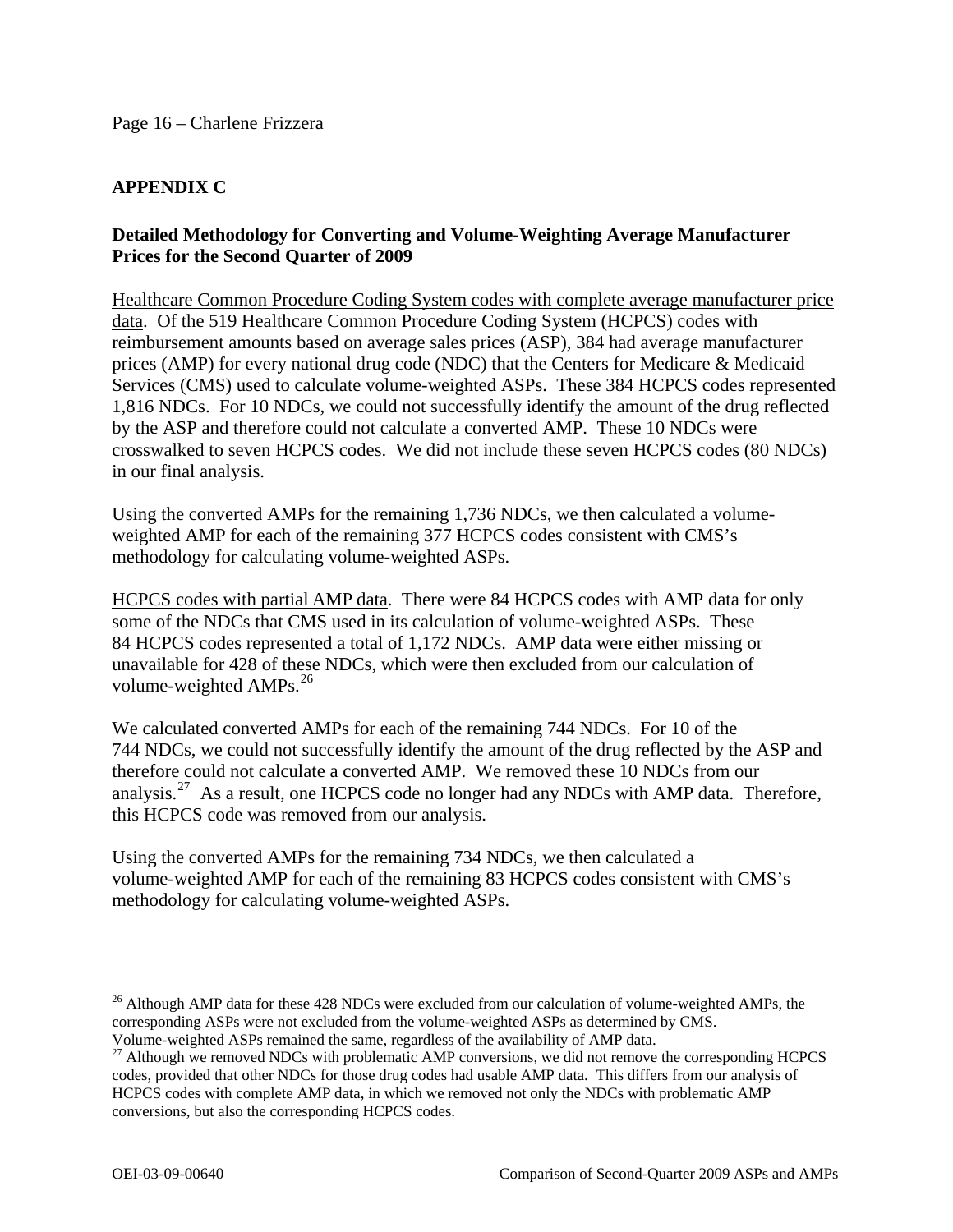Page 17 – Charlene Frizzera

HCPCS codes with no AMP data. For 51 HCPCS codes, there were no AMP data for any of the NDCs that CMS used in its calculation of volume-weighted ASPs. These 51 HCPCS codes represented 236 NDCs.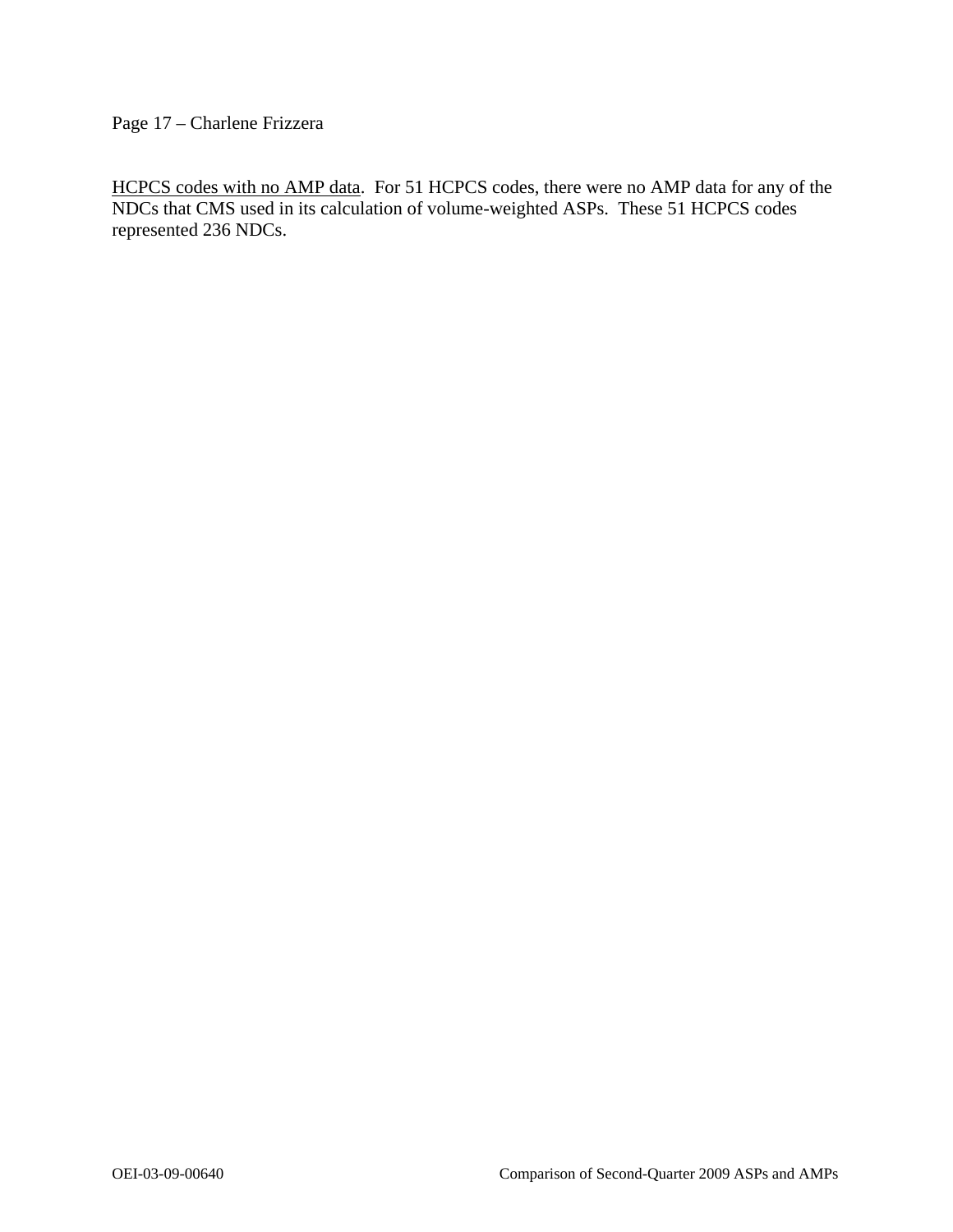## Page 18 – Charlene Frizzera

## **APPENDIX D**

## **Thirteen Drug Codes With Complete Average Manufacturer Price Data That Met the 5-Percent Threshold in the Second Quarter of 2009**

| <b>Drug</b><br>Code | <b>Short Description</b>       | <b>Drug Code Dosage</b> |
|---------------------|--------------------------------|-------------------------|
| J0270               | Alprostadil for injection      | $1.25 \text{ mc}$       |
| J0475               | Baclofen injection             | $10 \text{ mg}$         |
| J0735               | Clonidine HCI                  | 1 $mg$                  |
| J1364               | Erythro lactobionate           | 500 mg                  |
| J2020               | Linezolid injection            | 200 mg                  |
| J2597               | Desmopressin acetate injection | 1 mcg                   |
| J2690               | Procainamide HCI injection     | 1 <sub>g</sub>          |
| J2765               | Metoclopramide HCI injection   | $10 \text{ mg}$         |
| J2792               | Rho(D) immune globulin         | 100 units               |
| J2820               | Sargramostim injection         | 50 mcg                  |
| J2993               | Reteplase injection            | 18.1 mg                 |
| J7500               | Azathioprine, oral             | 50 mg                   |
| J9178               | Epirubicin HCI injection       | 2 <sub>mg</sub>         |

Source: Office of Inspector General analysis of second-quarter 2009 average sales price and average manufacturer price data, 2009.